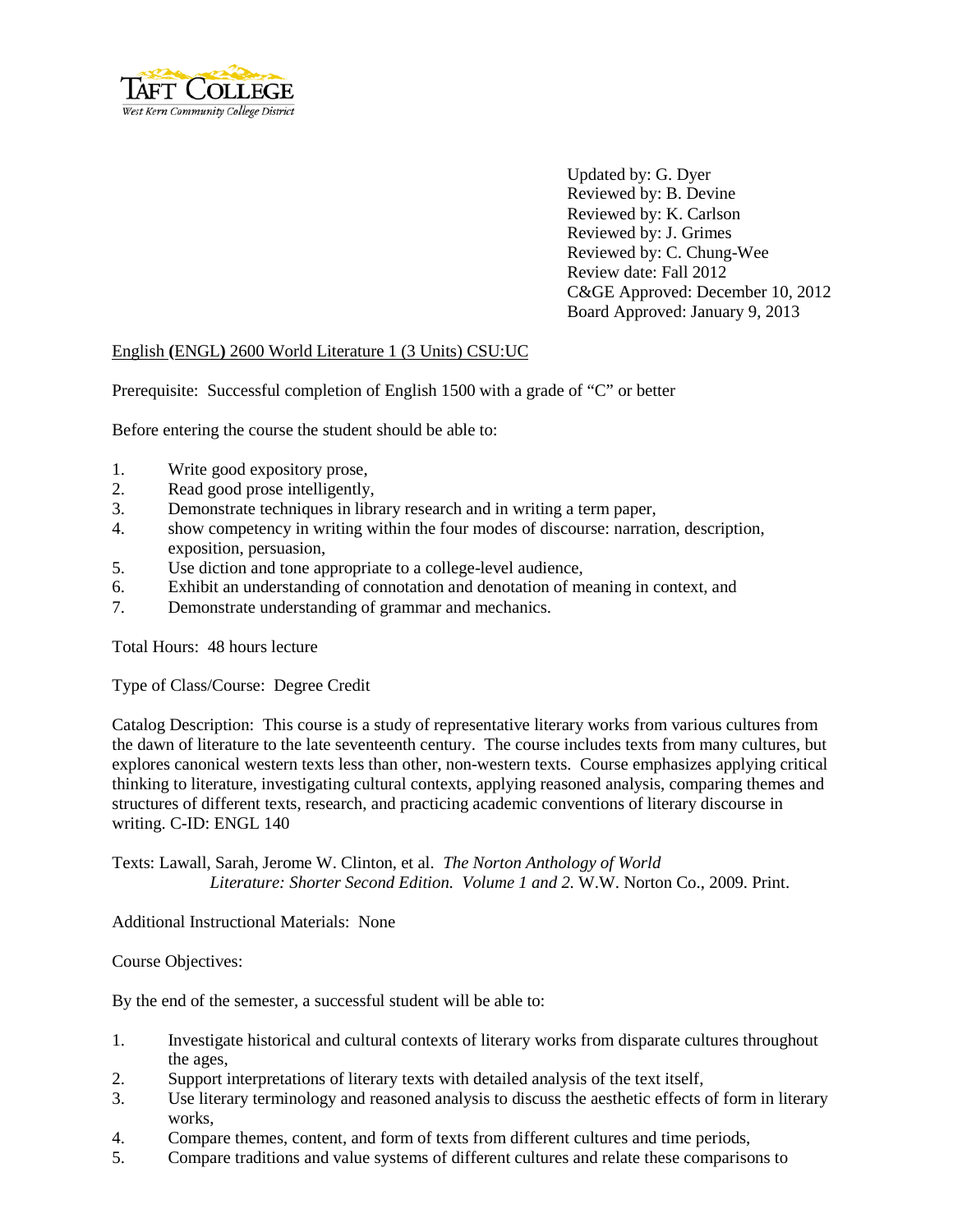

literary texts,

- 6. Evaluate credibility of secondary sources,
- 7. Synthesize secondary sources, whether criticism or background materials, into discussion of primary literary texts**,**
- 8. Apply critical thinking to literary interpretation and analysis, and<br>9. Demonstrate understanding of appropriate academic discourse and
- Demonstrate understanding of appropriate academic discourse and the conventions of literary analysis.

Course Scope and Content:

| Unit I   |                                                                 | <b>Critical Thinking</b>                                                           |
|----------|-----------------------------------------------------------------|------------------------------------------------------------------------------------|
|          | А.                                                              | Claim, premise, evidence                                                           |
|          | <b>B.</b>                                                       | Induction                                                                          |
|          | C.                                                              | Deduction                                                                          |
|          | D.                                                              | Inference                                                                          |
|          | Ε.                                                              | Assumption                                                                         |
|          | F.                                                              | Logical fallacies                                                                  |
|          | G.                                                              | Argumentative writing about literature                                             |
| Unit II  | Methodology                                                     |                                                                                    |
|          | A.                                                              | Literary interpretation                                                            |
|          | <b>B.</b>                                                       | Literary analysis                                                                  |
|          | C.                                                              | Identification and application of cultural context                                 |
|          | D.                                                              | <b>Evaluation of sources</b>                                                       |
| Unit III |                                                                 | Beginnings—Earliest texts and their contexts, including but not limited to:        |
|          | A.                                                              | Gilgamesh                                                                          |
|          | <b>B.</b>                                                       | Ancient Egyptian Poetry of Arkhenaten                                              |
|          | $\overline{C}$ .                                                | Selections from the Hebrew Bible                                                   |
| Unit IV  |                                                                 | Ancient Greece and the Formation of the Western Mind—Including but not limited to: |
|          | А.                                                              | Homer's Epics                                                                      |
|          | <b>B.</b>                                                       | Sappho of Lesbos                                                                   |
|          | C.                                                              | Sophocles                                                                          |
|          | D.                                                              | Euripides                                                                          |
|          | E.                                                              | Plato                                                                              |
|          | F.                                                              | Aristotle                                                                          |
| Unit V   | Poetry and Thought in Early China-Including but not limited to: |                                                                                    |
|          | А.                                                              | <b>Classical Poetry</b>                                                            |
|          | <b>B.</b>                                                       | Confucius                                                                          |
|          | C.                                                              | Chuang Chou                                                                        |
| Unit VI  |                                                                 | India's Heroic and Classical Ages—Including but not limited to:                    |
|          | A.                                                              | The Ramayana of Valmiki                                                            |
|          | <b>B.</b>                                                       | The Bhagavad-Gita                                                                  |
|          | C.                                                              | Visnusarman                                                                        |
|          | D.                                                              | Bhartrhari                                                                         |
|          | Е.                                                              | Amarua                                                                             |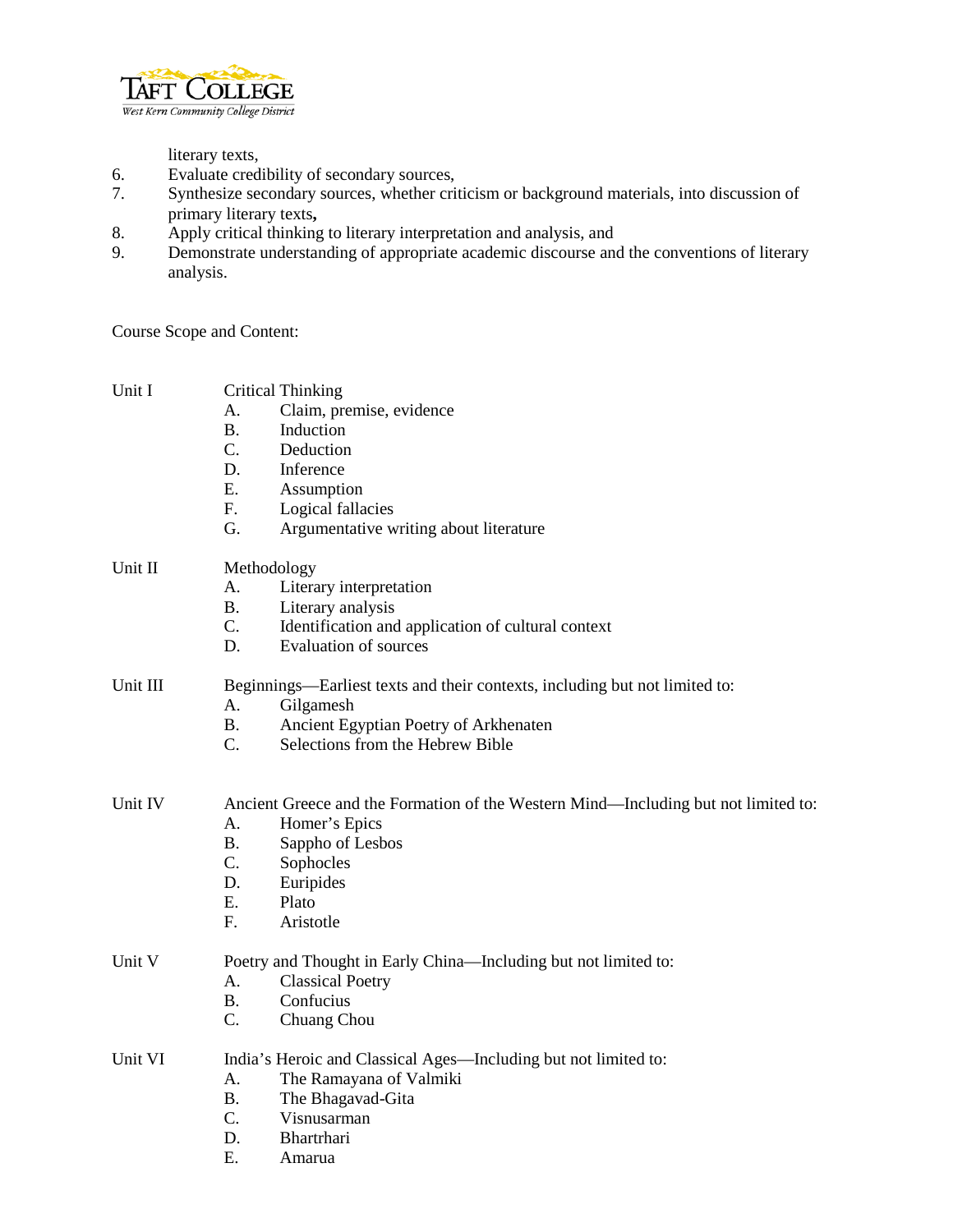

|           | Somadeva<br>F.                                                                                                                                                                                                                   |  |  |
|-----------|----------------------------------------------------------------------------------------------------------------------------------------------------------------------------------------------------------------------------------|--|--|
| Unit VII  | China's Middle Period—Including but not limited to:<br>T'ao Ch'ien<br>A.<br><b>B.</b><br>T'ang poetry<br>$C_{\cdot}$<br>Yuan Chen<br>D.<br>Li Ch'ing-Chao                                                                        |  |  |
| Unit VIII | The Rise of Islamic Literature—Including but not limited to:                                                                                                                                                                     |  |  |
|           | The Koran<br>Α.<br><b>B.</b><br>Jalaloddin Rumi<br>C.<br>The Thousand and One Nights                                                                                                                                             |  |  |
| Unit IX   | The Golden Age of Japanese Culture—Including but not limited to:<br>A.<br>The Man'yoshu<br>Murasaki Shikibu<br>B.<br>$C_{\cdot}$<br>No Drama                                                                                     |  |  |
| Unit X    | Africa: The Mali Epic of Son-Jara<br>The Epic of Son-Jara (excerpt)<br>А.                                                                                                                                                        |  |  |
| Unit XI   | The Renaissance in Europe—Brief Selections including but not limited to:<br>A.<br>Petrarch<br><b>B.</b><br>Michel de Montaigne<br>$C$ .<br>Machiavell's The Prince (excerpt)<br>Miguel de Cervantes' Don Quixote (excerpt)<br>D. |  |  |
| Unit XII  | Native America and Europe in the New World—Including but not limited to:<br><b>Florentine Codex</b><br>Α.<br><b>B.</b><br><b>Cantares Mexicanos</b><br>C.<br>Popul Vuh                                                           |  |  |
| Unit XIII | The Rise of Popular Arts in Premodern Japan<br>Matsuo Basho<br>А.                                                                                                                                                                |  |  |
| Unit XIV  | Vernacular Literature in China<br>Wu Ch'eng-En<br>А.                                                                                                                                                                             |  |  |

Learning Activities Required Outside of Class:

The students in this class will spend a minimum of 6 hours per week outside of the regular class time doing the following:

- 1. Reading,
- 2. Homework,<br>3. Research. an
- 3. Research, and 4. Writing.
- Writing.

Methods of Instruction:

1. Lecture and class discussions based on reading assignments,